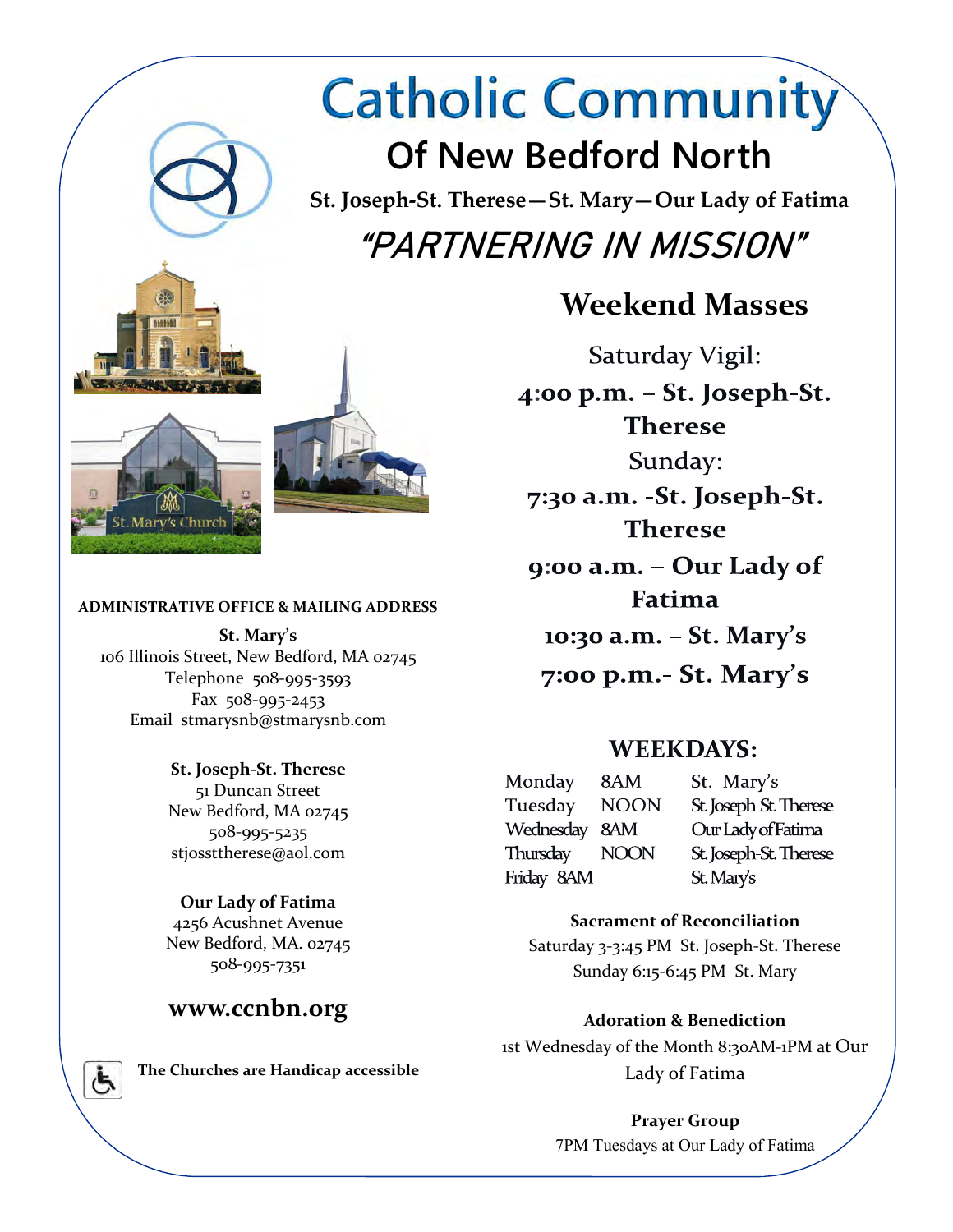

### **ALL SAINTS CATHOLIC**

#### $S$ CHOOL

#### **Thinking about pre-school for your child?**

*All Saints Catholic School* has separate pre-school programs for 3 and 4 year old's! Safe, affordable, faith-filled play based learning and social development - available three, four or five days per week. Together with ASCS Summer Program, we provide quality education and child care nearly year round for children age 3 through Grade 8! Limited seats available in grades 1 - 8. If you or someone you know is interested in excellent educational opportunity in a faith based environment, please contact Sue Massoud at 508-995-3696 or email smassoud@ascs.dfrcs.org for more information.

#### **Parish Financials**

**THANK YOU to all who share their talent, time, presence, and support with our Parishes Weekend Collection: \$1,470.75 Extra Effort: \$404.00 Thank you for your faithful Stewardship of our Parishes.** 

#### **MASS ATTENDANCE**

|         | 7/7 | 7/14 | 7/21 | 7/28 |
|---------|-----|------|------|------|
| 4PM     | 288 | 248  |      |      |
| 7:30AM  | 134 | 154  |      |      |
| 9:00AM  | 202 | 178  |      |      |
| 10:30AM | 327 | 325  |      |      |
| 7PM     | 242 |      |      |      |



#### **MOVING or TEMPORARLY AWAY?**

**Please help us keep our records updated so that we save on return postage. THANK YOU! THE STATE IS A SET OF THE STATE IS A SET OF THE STATE IS A SET OF THE STATE IS AND TUESDAY EVENING** 

#### **THOUGHT FOR THE WEEK:**

*Love rearranges our priorities. It shows us what really matters., and in the process, banishes selfishness.*

## *PASTORAL STAFF*

| Very Rev. Daniel W. Lacroix, V.F.                                              | Co-Pastor &<br>Moderator<br>Pastor@ccnbn.org                  |  |  |  |  |
|--------------------------------------------------------------------------------|---------------------------------------------------------------|--|--|--|--|
| Rev. John A. Raposo                                                            | Co-Pastor                                                     |  |  |  |  |
| Rev. Deacon Tony Pimentel                                                      | Permanent Deacon                                              |  |  |  |  |
| Mr. David Beaulieu<br><b>Pastoral Associate</b><br>pastoralassociate@ccnbn.org |                                                               |  |  |  |  |
| Mrs. Peggy Lenihan                                                             | <b>Finance &amp; Operations</b><br>peggylenihan@stmarysnb.com |  |  |  |  |
| Mrs. Linda Marie Del Val                                                       | Bookkeeper                                                    |  |  |  |  |
| Mrs. Lou Bernardo                                                              | Secretary                                                     |  |  |  |  |
| Ms. Lucy A. Pinto                                                              | Secretary                                                     |  |  |  |  |
| Ms. Cherie Jupin                                                               | Acting Coordinator of<br><b>Faith Formation</b>               |  |  |  |  |
| Mr. Thomas Leman                                                               | Catechetical Assistant                                        |  |  |  |  |
| Mrs. Barbara Bonville                                                          | Director of Adult Enrichment<br>bbonville@stmarysnb.com       |  |  |  |  |
| Mrs. Suzanne Beaulieu                                                          | <b>RCIA Coordinator</b><br>suebee912@aol.com                  |  |  |  |  |
| Mrs. Patricia Ferreira                                                         | <b>Music Director</b><br>pferreira@ascs.dfrcs.org             |  |  |  |  |
| Mr. Tobey Burke                                                                | <b>Facilities Manager</b><br>Tobeyb.smnb.fm@gmail.com         |  |  |  |  |
| Mr. Martin Flinn                                                               | Groundskeeper                                                 |  |  |  |  |



# **PRAYER GROUP**

**All are welcomed to join us for Rosary and Chaplet of Divine Mercy every Tuesday at 7:00 p.m. There is so much to pray for.**